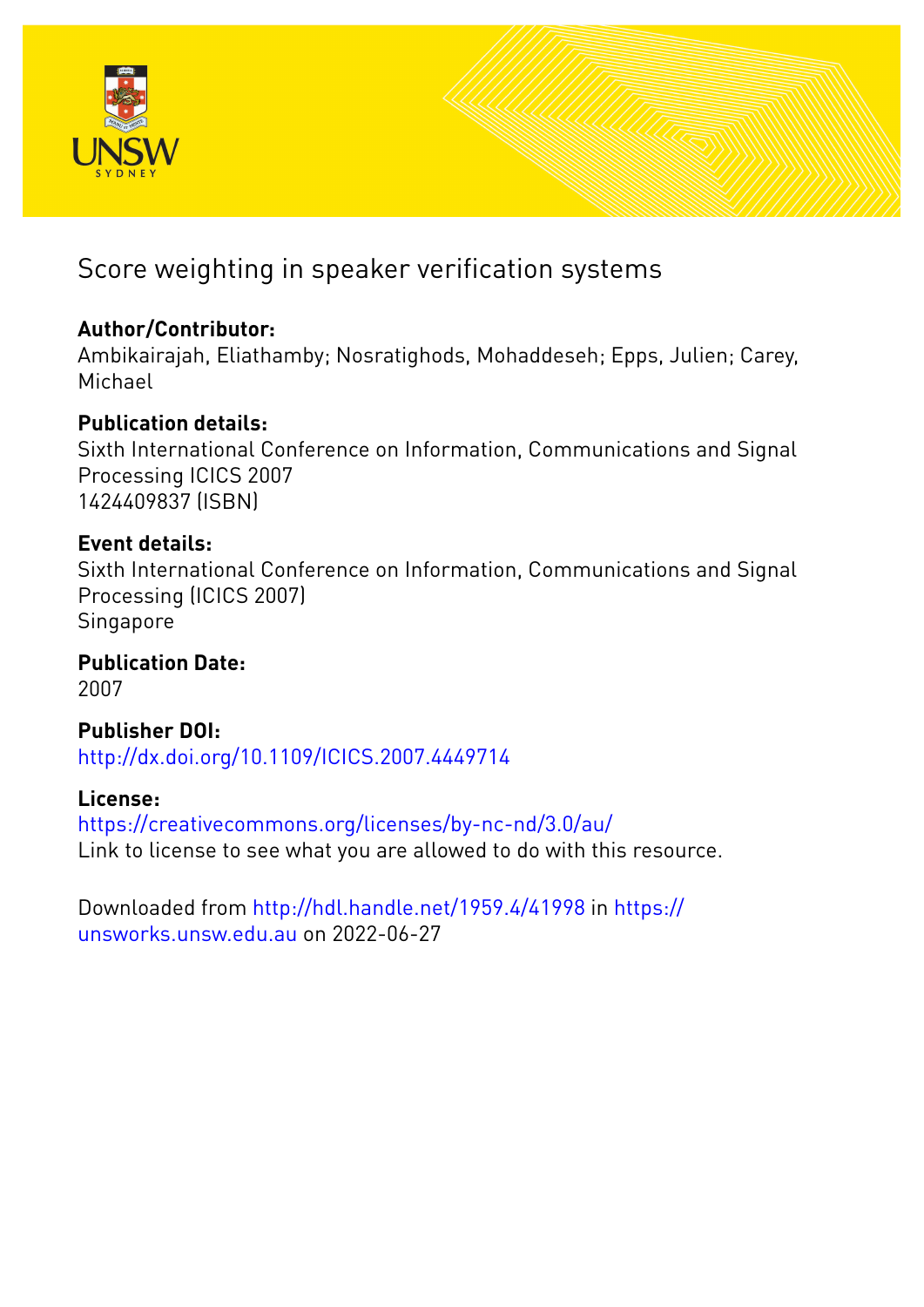# Score Weighting in Speaker Verification Systems

Mohaddeseh Nosratighods<sup>1,2</sup>, Eliathamby Ambikairajah<sup>1,2</sup>, Julien Epps <sup>2,1</sup> and Michael Carey<sup>3,1</sup>

<sup>1</sup>School of Electrical Engineering and Telecommunications,

The University of New South Wales, Sydney, NSW 2052, Australia

*<sup>2</sup>*National ICT Australia (NICTA), Australian Technology Park, Eveleigh 1430, Australia

<sup>3</sup>School of Engineering, The University of Birmingham, Edgbaston, Birmingham, B15 2TT, UK

m.nosratighods@student.unsw.edu.au, ambi@ee.unsw.edu.au, j.epps@unsw.edu.au, m.carey@bham.ac.uk

*Abstract***— This paper presents a method for re-weighting the frame-based scores of a speaker recognition system according to the discrimination level of the best matched Gaussian mixture for that frame. This approach focuses on particular feature space regions that either have been modeled accurately or contain the phonemes which are inherently most discriminative. The performance of individual Gaussian mixtures in terms of Equal Error Rate (EER) and minimum Detection Cost Function (DCF) on training, development and testing datasets consistently suggest that some Gaussian mixtures are inherently more discriminative regardless of their occurrence in training data. Therefore, it is possible to enhance the performance of speaker verification systems by re-weighting the frames that are mainly produced by those discriminative Gaussian mixtures. Compared with the baseline, results show a relative improvement of 5.82% and 5.46% on male speakers from the NIST 2002 dataset, in terms of EER and min DCF, respectively.** 

**Keywords—frame-based log-likelihood ratio, score modification, speaker verification** 

## I. INTRODUCTION

Decision-making is the final processing stage of the speaker verification system, preceded by feature extraction and speaker modeling. The decision-making process employs a threshold, with which the log likelihood ratio (LLR) resulting from the claimed speaker model and the general population model for a given test utterance are compared [1]. A problem arises when the matching score of a claimant model varies across frames [2]. The rate of change of score distributions suggests that it is closely related to the phonetic content of the unknown speech, i.e. some segments of unknown speech are poorly matched due to the lack of training data for those particular phonemes. In addition to the lack of training data for particular phonemes, a number of studies have indicated that not all phonemes are equally discriminative [3]. Even though there is a strong correlation between the performance of the system and the amount of training data for a particular phoneme, the error rates are not equal even with the same amount of training data for any given phonemes, as the distributions will be different [3]. The lack of available training data in speaker verification was the motivation for using MAP adaptation [4], [5] to model the

characteristics of a specific speaker. However, the assumption that the universal background model is representative of the acoustic regions of the feature space that are not accurately updated, due to a lack of training data, is not always valid. Thus phonetic content variation, in addition to other factors such as the variability of the feature vector distribution from session to session, and MAP adaptation itself, has made some regions of the feature space less reliable in making the final decision. We have addressed the score variability caused by the lack of training data in our previous work [6,7] by dropping the nondiscriminative frames according to their target and impostor scores without making any *a priori* assumptions about the distributions of impostor and target scores.

Following on from our previous investigations [6,7], we now address the score variability caused by phonetic variation by emphasising the best scoring GMM frames that are strongly correlated with particular phonemes e.g. vowels and nasals [3]. An information measure [8] for each Gaussian mixture is introduced which is based on the occurrence of particular Gaussian mixtures in the available training data compared with the general public model. The performance of speaker verification systems for any individual Gaussian mixture is consistent on the training, development and testing data in terms of EER and min DCF. It has been shown that even if the most informative Gaussian mixtures generally result in better performance, this is not always the case. Therefore, the performance of any speaker verification system also depends on the varying amounts of discrimination provided by the phonemes [3]. An accurate phone recognizer is required to label the speech signals with phonemes however Gaussian mixture components can be considered to be representative of the phonemes in these features space.

Section 2 explains the need for re-weighting the framebased scores and the relationship between the discrimination level of different regions of feature space and the Gaussian mixtures which model them. Then we describe the system setup (Section 3), and experiments selecting a sub-set of the most discriminative Gaussian mixtures for the final decision are reported in Section 4.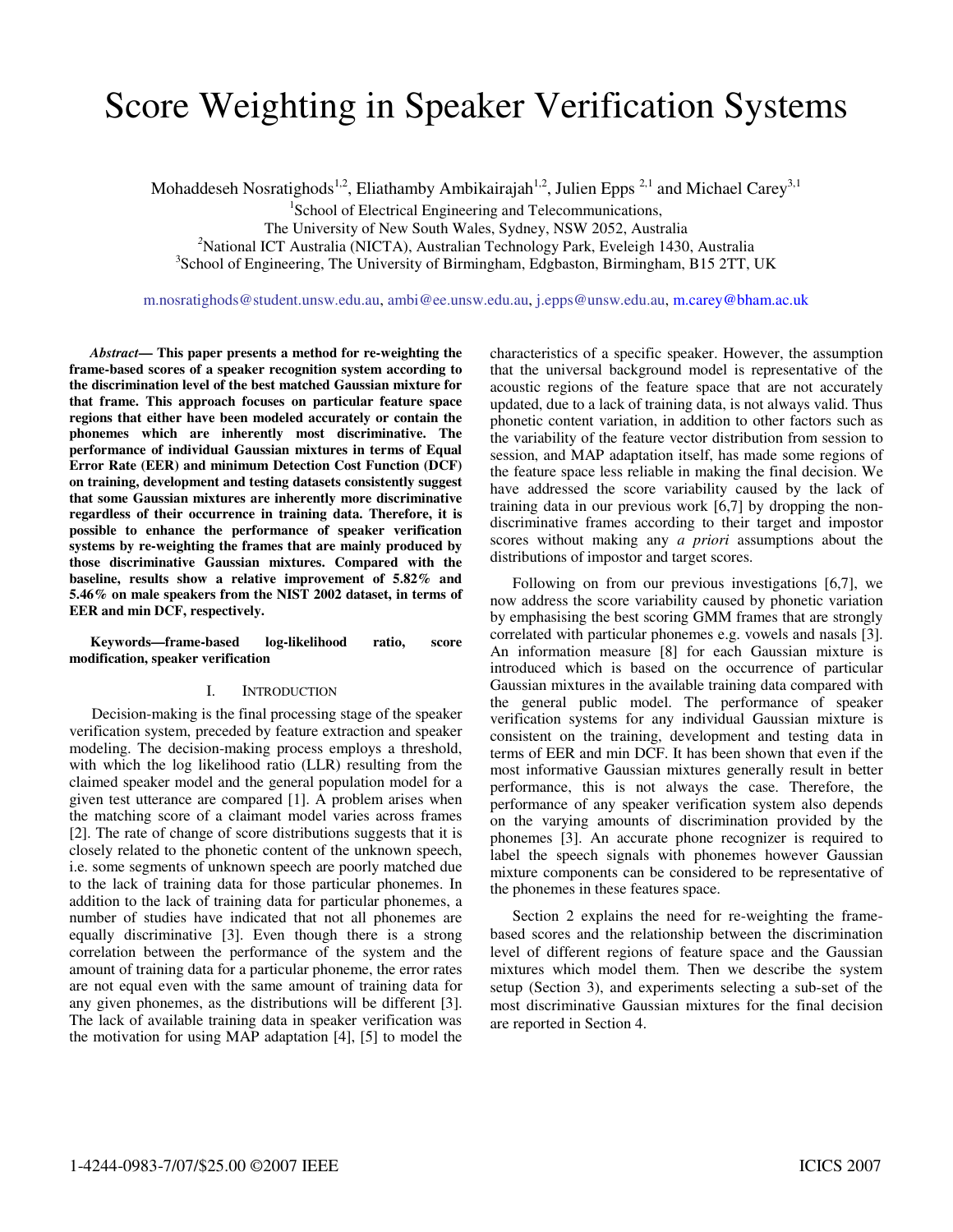

Figure 1. Speaker recognition performance for frame-based LLR corresponding to each Gaussian mixture.

#### II. SCORE WEIGHTING

#### *A. Background*

Early work found that there is an exact correspondence between the best scoring frames of the GMMs and particular sounds occurring in the speech [3]. The discrimination between speakers provided by the GMM was in fact due to a subset of phonetic classes. Even though the sounds were not explicitly modeled by a GMM, the scoring appeared to be closely related to them. Since finding an accurate phone recognizer is a challenge in itself, these experiments were repeated in this paper using the best-matched Gaussian mixture for each frame, rather than finding the positions of phonemes. The frame likelihood scores generated by a particular best- matched Gaussian mixture were pooled separately and the EER was obtained by target and impostor  $\arccos<sup>1</sup>$  for that particular Gaussian mixture component. Figure 1 shows the EER of the frames compared to their best matched Gaussian mixtures on male speakers of NIST 2002 Dataset. This shows that those scores generated by certain Gaussian mixtures perform significantly better than others, and would correspond to those phonemes providing the most discrimination among speakers in other systems [3].

### *B. Relative Information Level*

 $\overline{a}$ 

The quantity of adaptation data for a particular mixture component determines the accuracy of the MAP adaptation in that region of feature space. The number of occurrences for a particular mixture component in training data, also known as the mixture component soft count [11], has been used as a measurement of the accuracy level of modeling a specific region of the feature space. However, the assumption that the background model contains the same soft count for all mixture components is not always true.

Therefore, a more specific measurement called relative information level, which compares the soft counts of the individual Gaussian mixtures in training and background dataset, is introduced here. The relative information level is derived by decomposing the log-likelihood ratios for each Gaussian mixture. If  $n_{\text{tari}}$ ,  $n_{\text{ubin}}$  are counts of occurrence of the  $j<sup>th</sup>$  Gaussian mixture  $gm<sub>j</sub>$  in the target and background models, of total length  $N_{tar}$ ,  $N_{whm}$  frames, respectively, then maximum likelihood estimates of Gaussian mixture probabilities are given by

$$
\hat{P}(gm_j \mid tar) = \frac{n_{\text{tary}}}{N_{\text{tar}}}
$$
\n(1a)

$$
\hat{P}(gm_j \mid ubm) = \frac{n_{\text{ubmj}}}{N_{\text{ubm}}} \tag{1b}
$$

Then, the additional information of the  $j<sup>th</sup>$  Gaussian mixture  $gm_j$  for a target speaker can be measured by the logarithm of the maximum likelihood estimates

$$
u_j = \log \frac{\hat{P}(gm_j \mid tar)}{\hat{P}(gm_j \mid ubm)} \tag{2}
$$

The maximum additional information due to the  $j<sup>th</sup>$ Gaussian mixture component of target model versus the same component of background model over all observations can be defined as:

$$
I_j = \hat{P}(gm_j \mid tar) \log \frac{\hat{P}(gm_j \mid tar)}{\hat{P}(gm_j \mid ubm)} \tag{3}
$$

This *relative information level*  $I_j$  provides a means of ranking Gaussian mixtures in terms of speaker modeling accuracy and effectiveness in different regions of feature space. The larger  $I_j$ , the more accurate is the  $j^{\text{th}}$  region of the feature space.

 $1$  The impostor scores were obtained from 62 target male speakers of NIST 2001 Dataset which were not present in NIST 2002.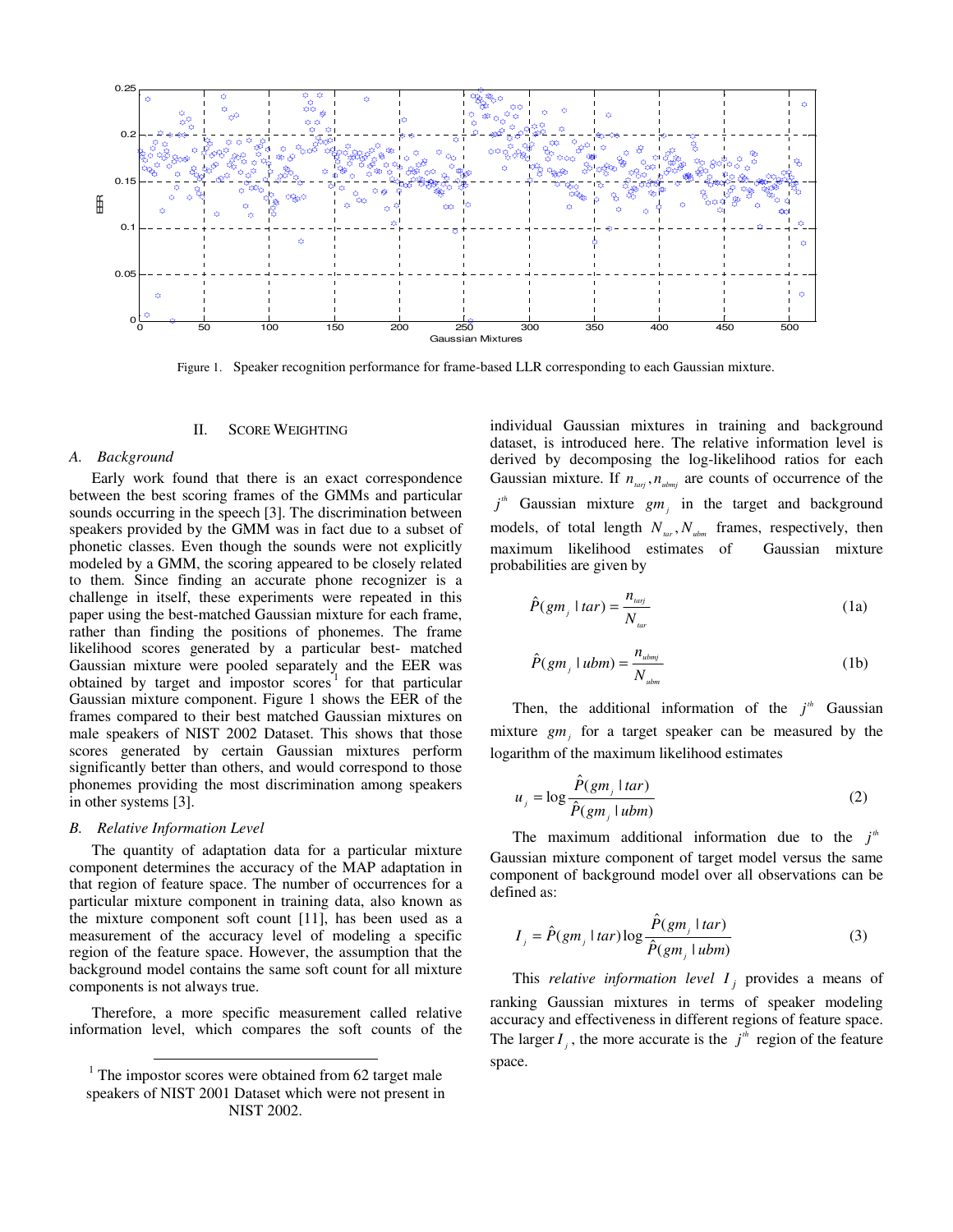*C. Frame-Based Score and Mixture Information Ranking* 



Figure2. Speaker recognition performance versus the information ranking of Gaussian mixtures on target male speakers of NIST 2002 dataset.

Figure 2 shows the error rate for those scores best matched to a particular Gaussian mixture versus the relative information level of that particular Gaussian mixture obtained in training. While there is a strong correlation between the performance of the system and the information level of a Gaussian mixture component (i.e. the Gaussian mixtures of a model that are updated accurately result in better performance) there is also a marked difference in equal error rates between the frames modeled by Gaussian mixtures with the same level of information. This means that the lack of training data is not the only explanation for poor EER. Some frames are more discriminative due to the discrimination ability of their corresponding Gaussian mixtures or more generally their corresponding phonemes.

#### III. EVALUATION

## *A. Database*

Speaker recognition experiments were conducted on cellular telephone conversational speech from the switchboard corpus, the set defined by NIST for the 1-speaker cellular detection task in the 2002 Speaker Recognition Evaluations (SRE). The 2002 set contains 330 targets (139 males and 191 females) and 3570 trials (1442 males and 2128 females) with a majority of CDMA codec utterances; these were scored against roughly 10 gender-matched impostors and the true speaker. The 60 development speakers (2 minutes of speech for each of 38 males and 22 females) and 174 target speakers (2 minutes of speech for each of 74 males and 100 females) from NIST-2001 were used to train the background model of NIST-2002 system. 2038 evaluation test segments (850 males and 1188 females) of NIST-2001 were used as a development dataset to find the best Gaussian mixture sub-set size for male and female speakers.

## *B. Baseline System*

The feature set consisted of 15 Mel-PLP cepstrum coefficients [10], 15 delta coefficients plus the delta-energy estimated on the 0-3.8 kHz bandwidth. Cepstral mean subtraction and variance normalization were applied to each speech file during training and testing. The speech detector discarded the 15-20% lowest energy frames before the extraction process. Speaker modeling was based on a GMM-UBM approach [9]. The UBM consisted of two gender-



Figure3. Speaker recognition performance for sorted frame-based LLR corresponding to each Gaussian mixture on target male speakers of NIST 2002 dataset

dependent models with 512 Gaussians, trained on 112 male and 122 female speakers from the training portion of development and evaluation datasets of NIST 2001 [10], about 6 hours of data in total. For each target speaker, a GMM with diagonal covariance matrices was trained using the speaker training data via maximum a posteriori (MAP) [3] adaptation of the Gaussian means, with 3 iterations of the EM algorithm.

# IV. EXPERIMENTAL RESULTS

# *A. Weighting Gaussian mixture Scores*

Figure 3 shows that using the frames generated by certain Gaussian mixture components leads to degradation in the performance, e.g. the likelihood frame scores generated by the  $93<sup>rd</sup>$  and  $45<sup>th</sup>$  mixture components show a performance of more than 17% EER, whereas using likelihood frame scores generated by more discriminative Gaussian mixtures results in better performance, e.g. the 196<sup>th</sup> mixture component has about 13% EER. Therefore it would be possible to achieve a better performance by considering those Gaussian mixtures which provide more discrimination between speakers. This confirms previous findings that using a subset of most discriminative phonemes results in a better performance than using all the phoneme classes [3].

# *B. Selecting an Optimum Subset of Gaussian Mixtures*

Figure 4 shows results of experiments based on the same methodology as [3], but for Gaussian mixtures instead of phonemes. Here the scores of the frames with *n*-best Gaussian mixtures are summed with equal weight to produce the final score, which is evaluated in terms of EER and minimum DCF. The dashed line shows the variation of minimum DCF by increasing the sub-set size of discriminative Gaussian mixtures. The dotted and dotted-dotted-dashed horizontal lines show the baseline performance achieved by the system using all the frames from different region of feature space, scored in terms of EER and minimum DCF, respectively. It is evident (Figure 4) that a limited number of mixture components are responsible for the whole performance of speaker verification system. It can also be seen that a carefully selected subset of 400 to 420 mixtures provides better results than the standard system using all frames from all Gaussian mixtures, in terms of both EER and min DCF. It is remarkable (Figure 4) that fewer Gaussian